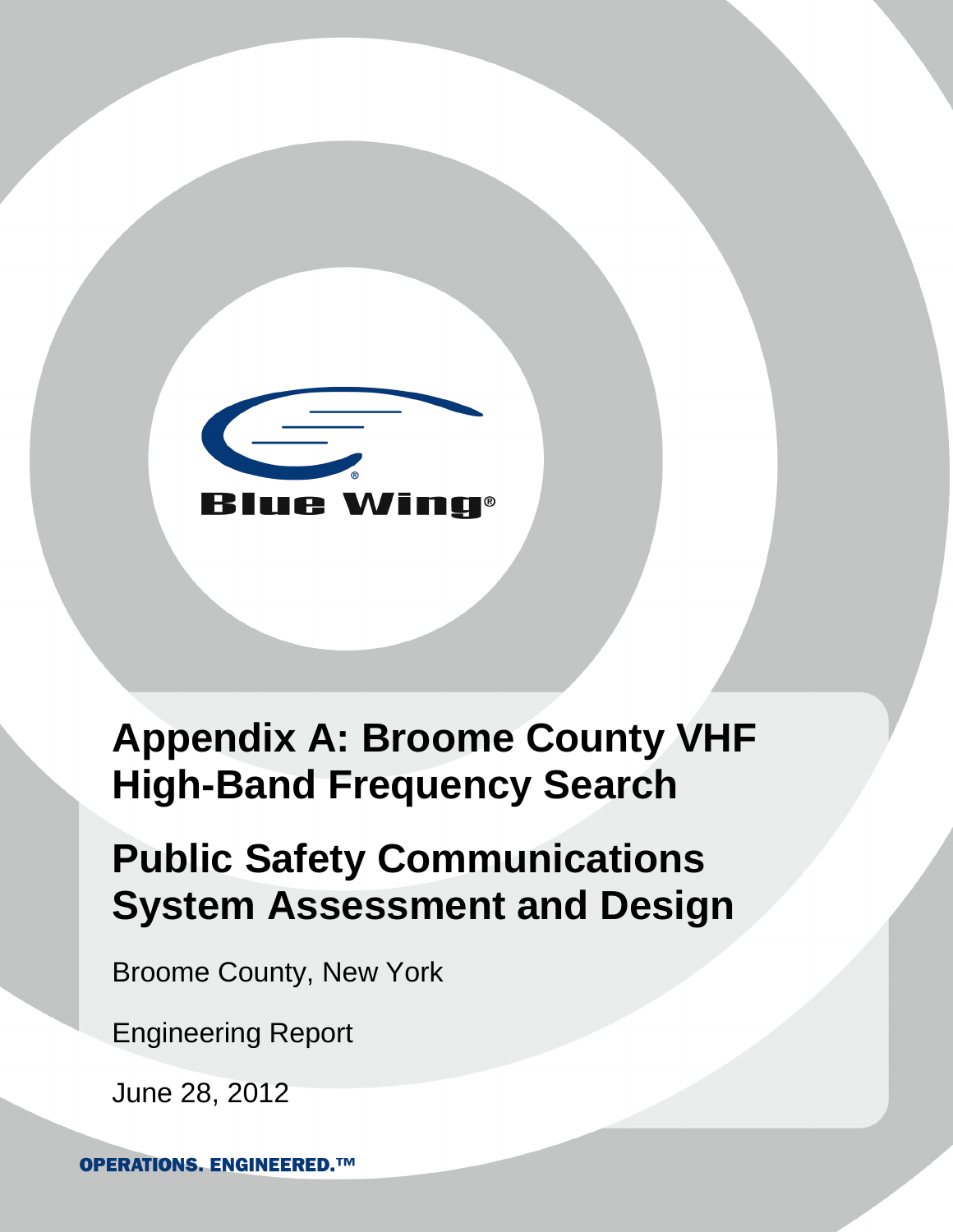

# **Table of Contents**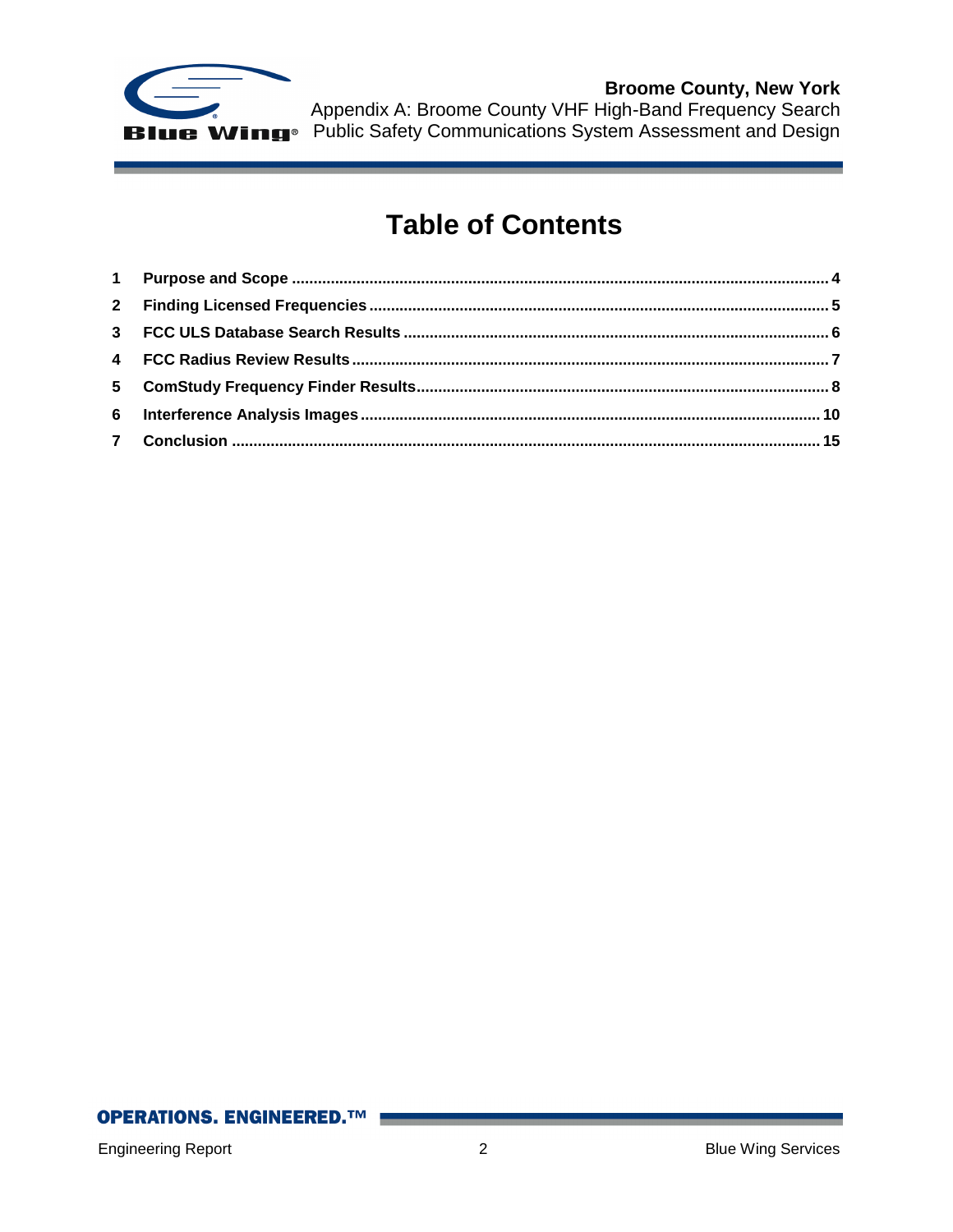

# **List of Figures**

# **List of Tables**

# **Appendices**

No table of contents entries found.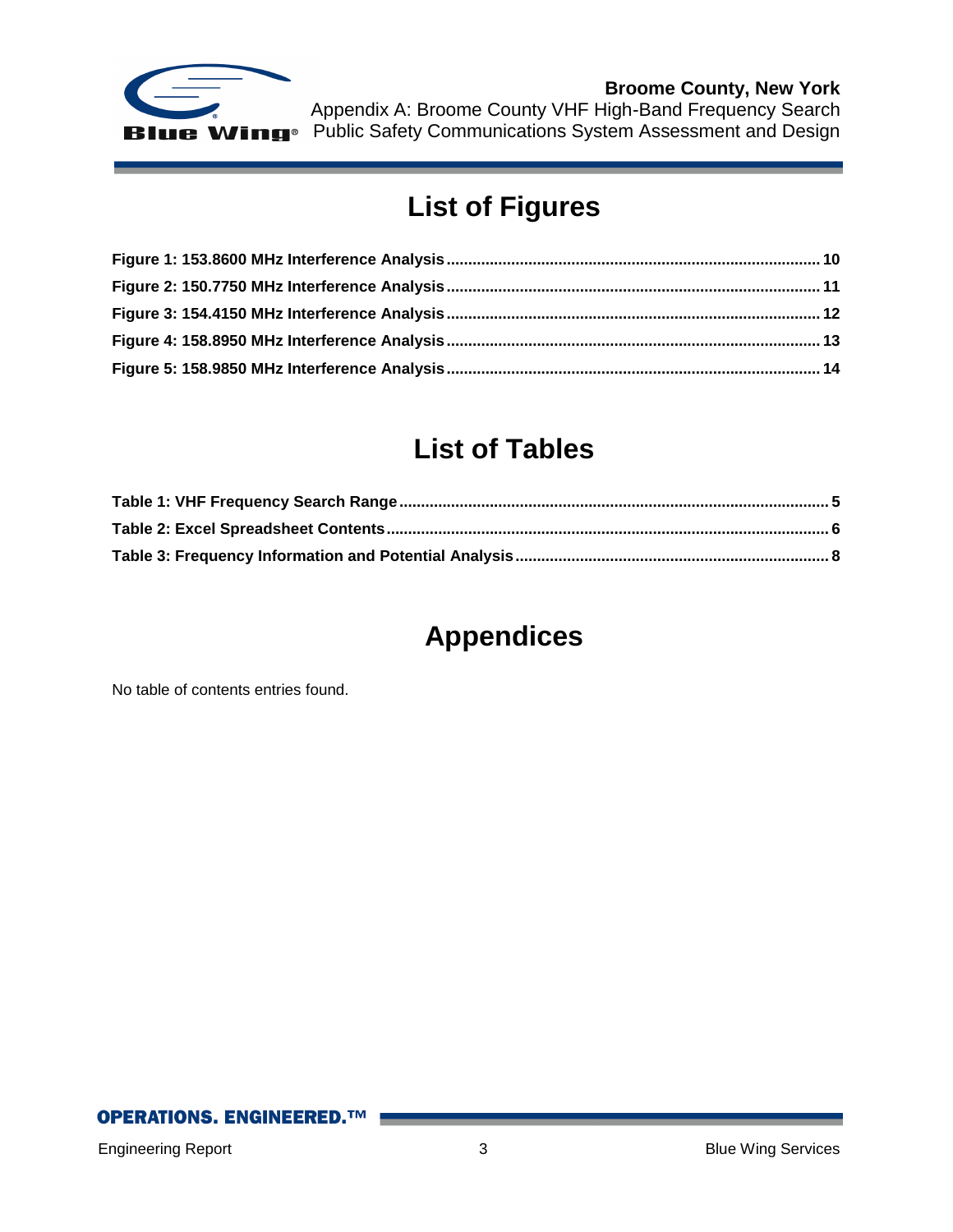

### <span id="page-3-0"></span>**1 Purpose and Scope**

The purpose of this document is to convey the results of following a process for finding VHF High-Band (HB) Public Safety (PS) frequencies licensed within Broome County, and frequencies that potentially may be licensable by Broome County on a countywide basis for conventional use. The potential for licensing frequencies will be based on a centrally located site and is not based on specific site locations or parameters.

The goal of the process is the following:

- Find Public Safety Pool Frequencies
	- o Determine Frequency Ownership
		- o County
		- o Local Government
		- o State Government
- Find Potentially Licensable Frequencies
	- o FCC Radius Review Based on distance criterion, if frequencies found perform an engineering analysis.
	- o ComStudy1 Frequency Finder Use ComStudy's "Frequency Finder" function and determine the best candidate frequencies.

The scope is limited to searching the FCC's Universal Licensing System (ULS) database and employing ComStudy to find potentially countywide licensable frequencies.

**OPERATIONS. ENGINEERED.™** 

 $\overline{a}$ 

<sup>1</sup> A software radio propagation and FCC search tool from RadioSoft.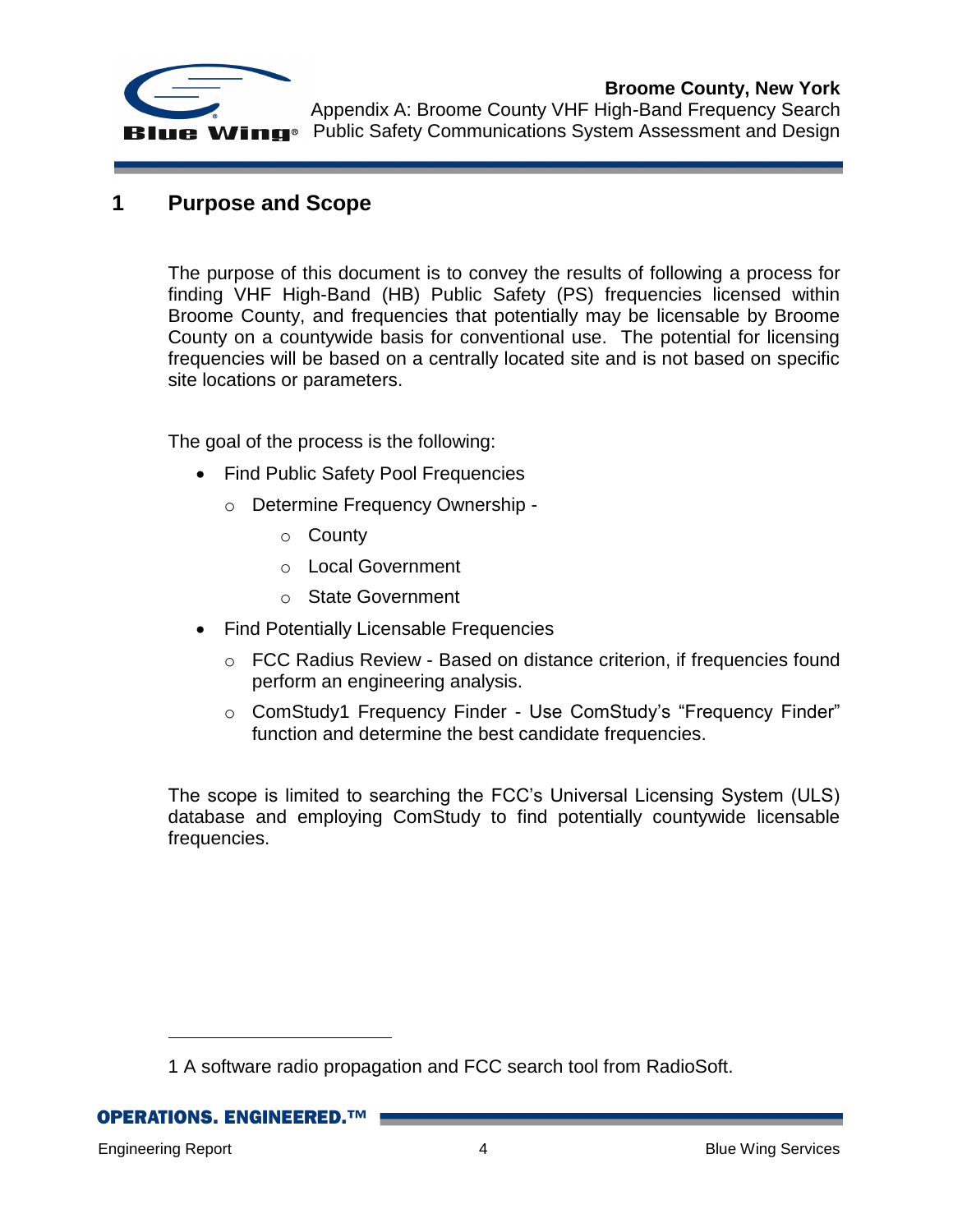

# <span id="page-4-0"></span>**2 Finding Licensed Frequencies**

<span id="page-4-1"></span>To find frequencies licensed within the County and potential frequencies for licensing, the FCC's ULS database is searched. The search is performed and returns all PS licenses for the frequencies shown in [Table 1.](#page-4-1) The search is performed for a sufficient distance (in this case 163 km) from the center of Broome County to include incumbent licenses that must be protected from potential interference from proposed Broome County radio operations.

Table 1: VHF Frequency Search Range

| <b>Frequency Range (MHz)</b> |
|------------------------------|
| 150.775 to 173.39625         |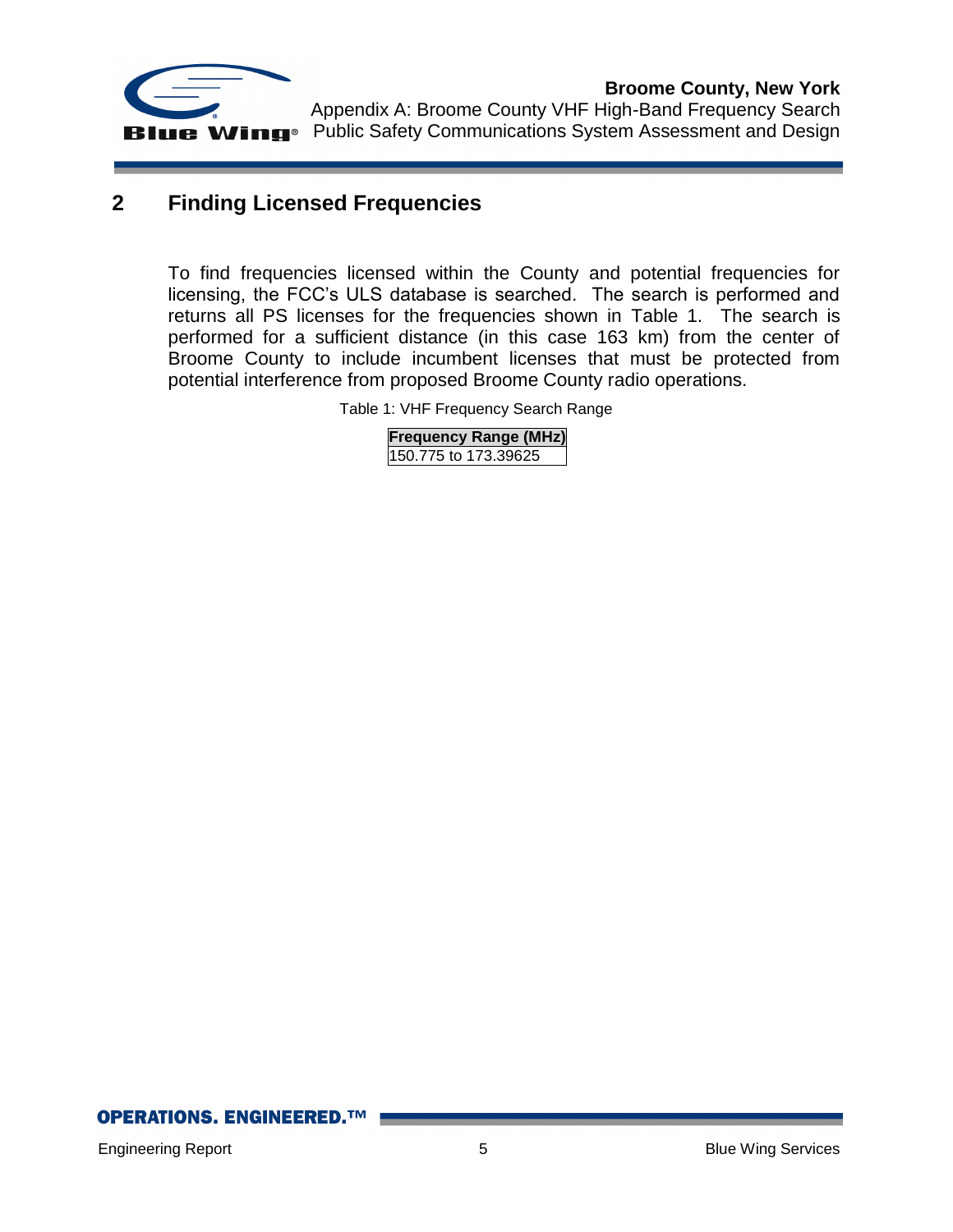

# <span id="page-5-0"></span>**3 FCC ULS Database Search Results**

The results of the FCC ULS database search are contained in Excel spreadsheet titled, "110725\_broome\_150\_775\_to\_173\_39625\_search\_r001." Given in [Table](#page-5-1)  [2](#page-5-1) are the names of the Worksheets containing frequency information and a description of their contents.

<span id="page-5-1"></span>

| <b>Worksheet</b>                                              | <b>Contents</b>                                                         |  |  |
|---------------------------------------------------------------|-------------------------------------------------------------------------|--|--|
| Site- Frequency Search Results Not sorted FCC search results. |                                                                         |  |  |
| Sorted                                                        | FCC search results sorted by frequency.                                 |  |  |
| Broome Co. Licensee                                           | All frequencies licensed to Broome County.                              |  |  |
| Licenses in Broome County                                     | All frequencies licensed within Broome County.                          |  |  |
| Sorted & Distance Filtered                                    | Sorted by frequency and filtered by maximum search distance.            |  |  |
| No Dup. Sorted & Filtered Dist.                               | Duplicate frequencies removed from "Sorted & Filtered Dist." Worksheet. |  |  |
| No Dup. Sort., Filt., Min. Dist.                              | Same as above with minimum distance from search origin included         |  |  |
| GIS, Broome Licensee                                          | Information in a format for import into ArcMap                          |  |  |

Worksheet "Licenses in Broome County" is a worksheet that can be given to the County for the determination of potential entities that may be willing to relinquish or share frequencies. Worksheet, "No Dup. Sorted & Filtered Dist" is used to create a separate Excel spreadsheet used in the FCC radius review process.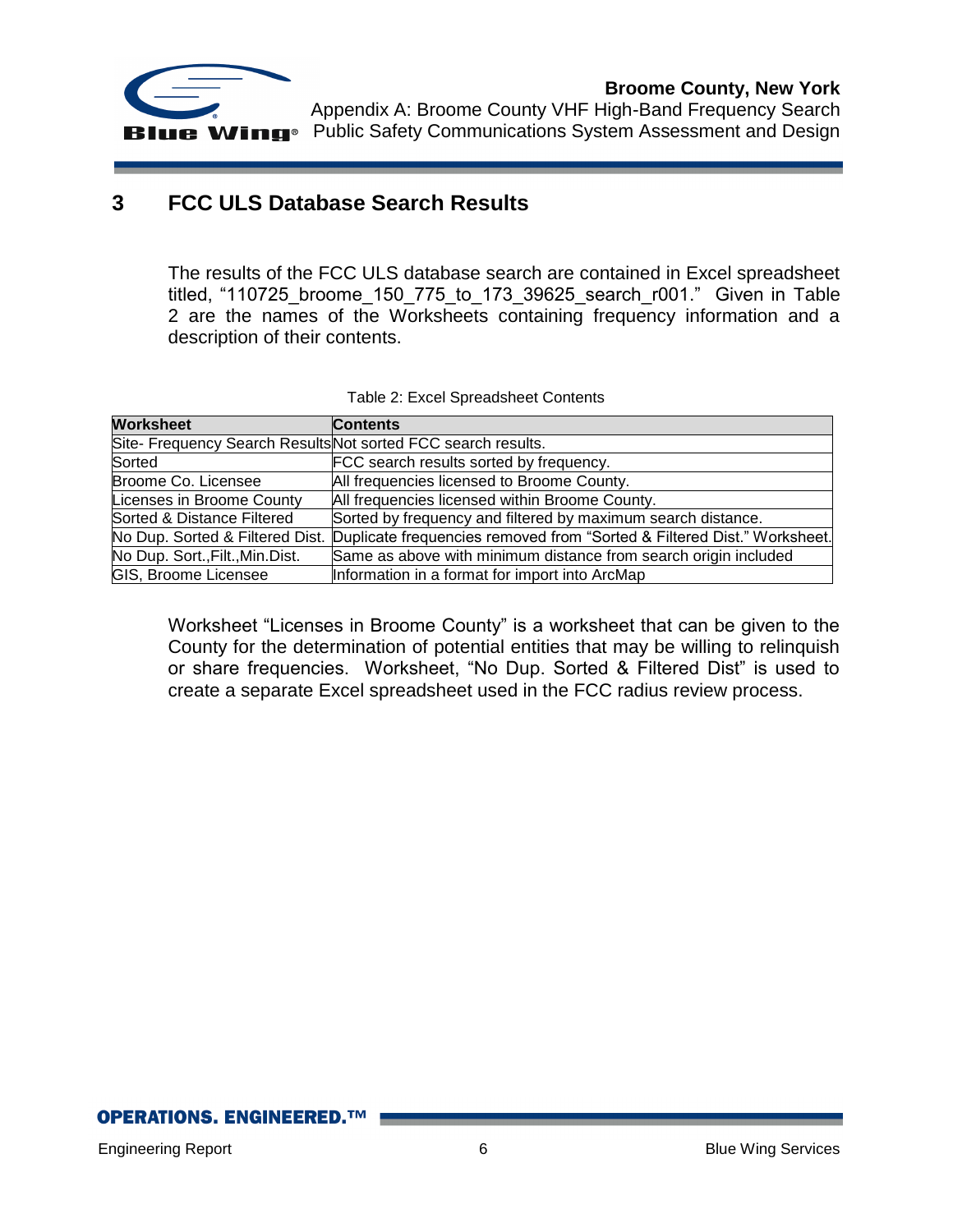

# <span id="page-6-0"></span>**4 FCC Radius Review Results**

From the Worksheet, "No Dup. Sorted & Filtered Dist" a separate Excel spreadsheet is created and imported into Mathcad2 to find unlicensed frequencies within the search distance of 163 km. The list of unlicensed frequencies is then checked against FCC Limitations and checked for nearest 7.5 kHz incumbents. If any frequencies are found that are free of incumbents for 80 km or more, the frequency is checked in ComStudy. Within ComStudy a search for co-channels (channels within 7.5 kHz are considered co-channels) incumbents are performed and R6602 contours created. Adjacent (15 kHz) wideband incumbents are not considered as interferers or protected from proposed interference due to the narrowbanding mandate. At this phase of the analysis what is considered is interference from co-channel incumbents to Broome (R6602 incumbent interference contours and mobile area of operations are plotted), and the likelihood of Broome operations to cause interference to cochannel incumbents.

The results of the process indicate that there are no potential frequencies.

 $\overline{a}$ 

<sup>2</sup> Mathcad is a mathematical software programming tool from PTC.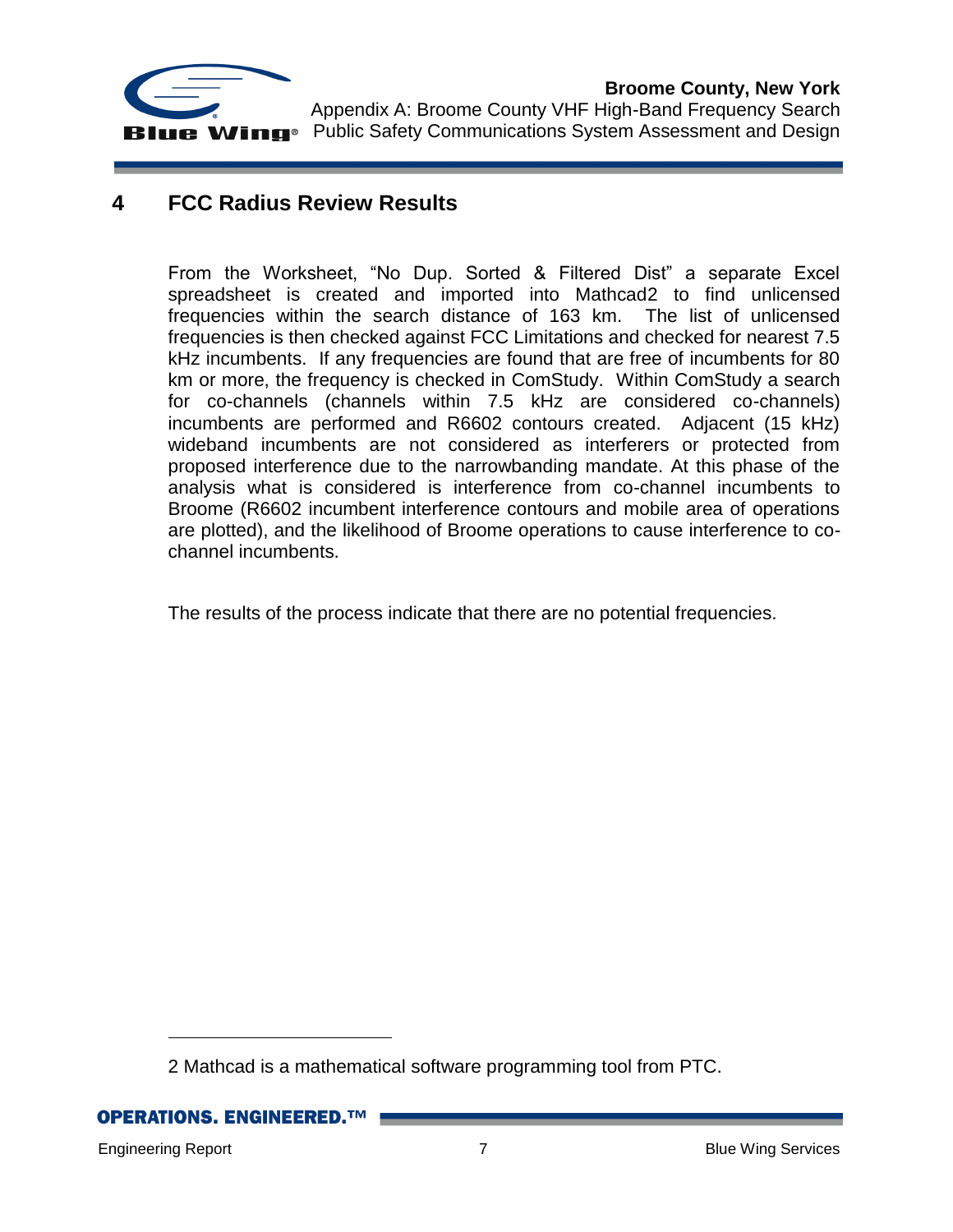

## <span id="page-7-0"></span>**5 ComStudy Frequency Finder Results**

The results based on employing ComStudy's "Frequency Finder" function are contained in Excel spreadsheet, "110725 broome vhf frequency finder r002." The five best (considering ComStudy's ranking, FCC Limitations, and Pool) frequencies have their own worksheet within the spreadsheet.

The list of frequencies is then checked against FCC Limitations and the frequency is checked in ComStudy. Within ComStudy a search for co-channels (channels within 7.5 kHz are considered co-channels) incumbents are performed. Adjacent (15 kHz) wideband incumbents are not considered as interferers or protected from proposed interference due to the narrowbanding mandate. At this phase of the analysis what is considered is interference from co-channel incumbents to Broome (R6602 incumbent interference contours and mobile area of operations are plotted), and the likelihood of Broome operations to cause interference to co-channel incumbents.

The results are shown in [Table 3.](#page-7-1) The "Potential" Column indicates the potential for licensing the frequency.

<span id="page-7-1"></span>

| Freq.<br>(MHz) | Limitation1 | Class of<br><b>Station</b> | Coord.2   | <b>Potential</b>                                                              |
|----------------|-------------|----------------------------|-----------|-------------------------------------------------------------------------------|
| 153.8600       | None        | Mobile                     | PХ        | Possible interference to WQCI647 & WQJC294.                                   |
| 150.7750       | 87          | Mobile                     | <b>PM</b> | Possible interference to Broome and WPNU736 and<br>WPQB439 mobile operations. |
| 154.4150       | 28          | Base/Mobile                | <b>PF</b> | Interference to Broome.                                                       |
| 158.8950       | None        | Mobile                     | PХ        | Potential interference to WPPA233, WPNU736, &<br><b>WPEZ832.</b>              |
| 158.9850       | <b>None</b> | Mobile                     | PН        | Interference to Broome and WQHJ408, WPLX39,<br>WQIW573, WQGX359, & WQLG624.   |

1: Limitations;

28: This frequency is not available for assignment in this service in Puerto Rico or the Virgin Islands.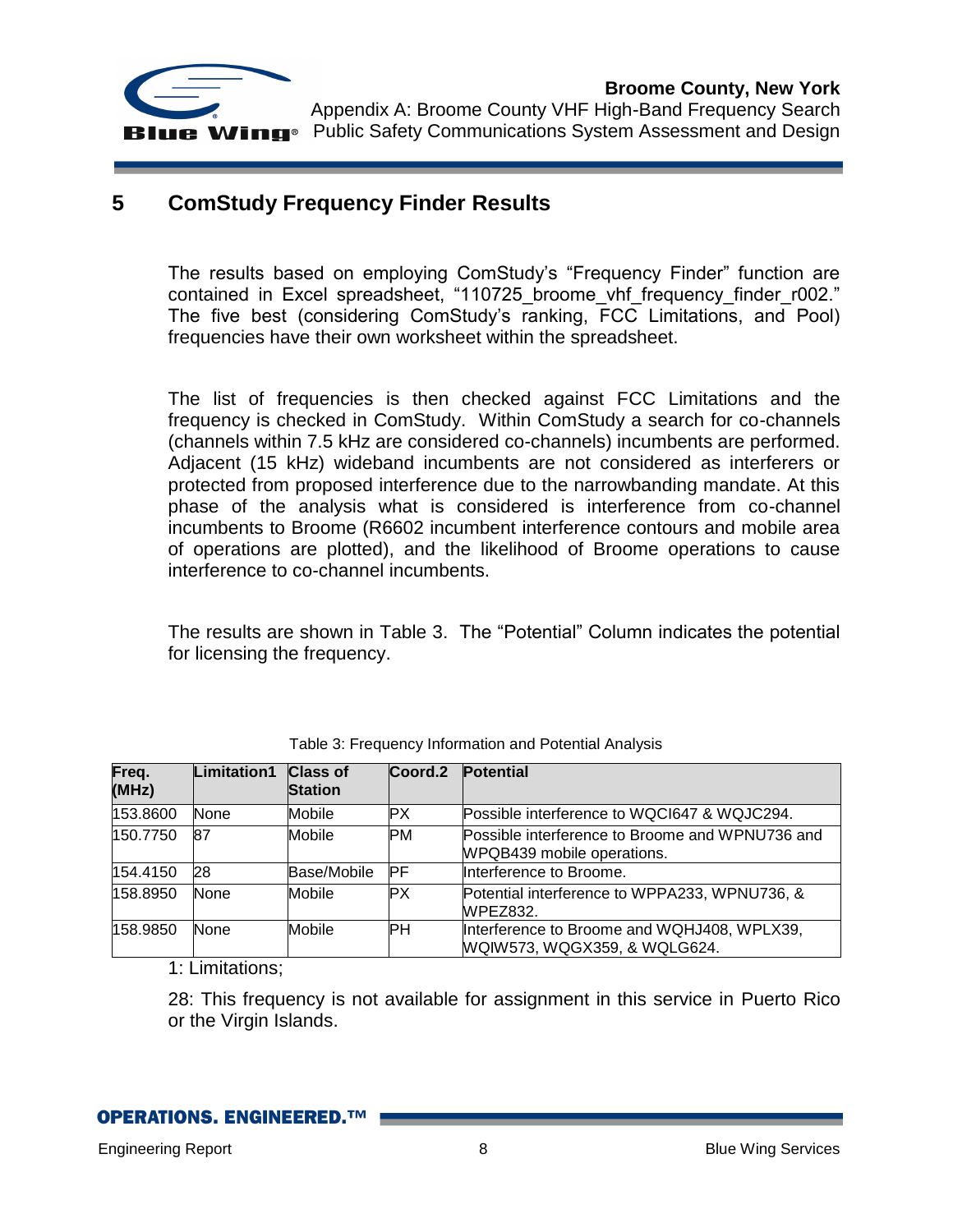

87: The use of the frequencies 150.7750 MHz and 150.7900 MHz are limited a transmitter output power of 100 watts Effective Radiated Power (ERP) as of May 27, 2005.

2: Coordinator;

 $PF = Fire$ ,  $PH = Highway$  Maintenance,  $PM = Energy$  Medical,  $PX = Any$ Public Safety Coordinator, except the Special Emergency Coordinator.

The results of the analysis indicate that none of the frequencies are clear.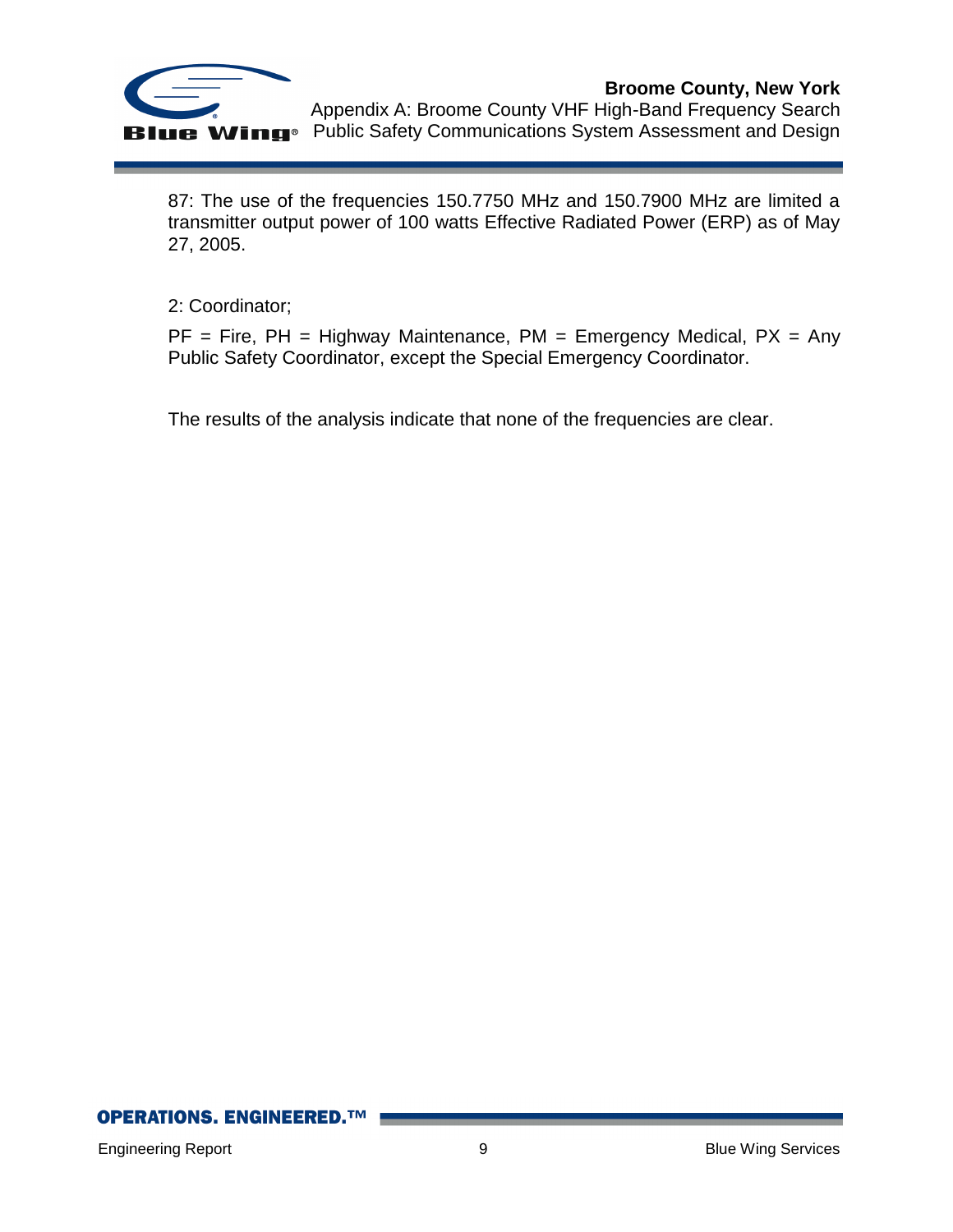

### <span id="page-9-0"></span>**6 Interference Analysis Images**

The interference analysis images for the frequencies given in [Table 3](#page-7-1) follow.

Red contours are incumbent R6602 interference contours, green contours are incumbent R6602 service contours, and green contours with black radial markings are incumbent's mobile area of operations.



Figure 1: 153.8600 MHz Interference Analysis

<span id="page-9-1"></span>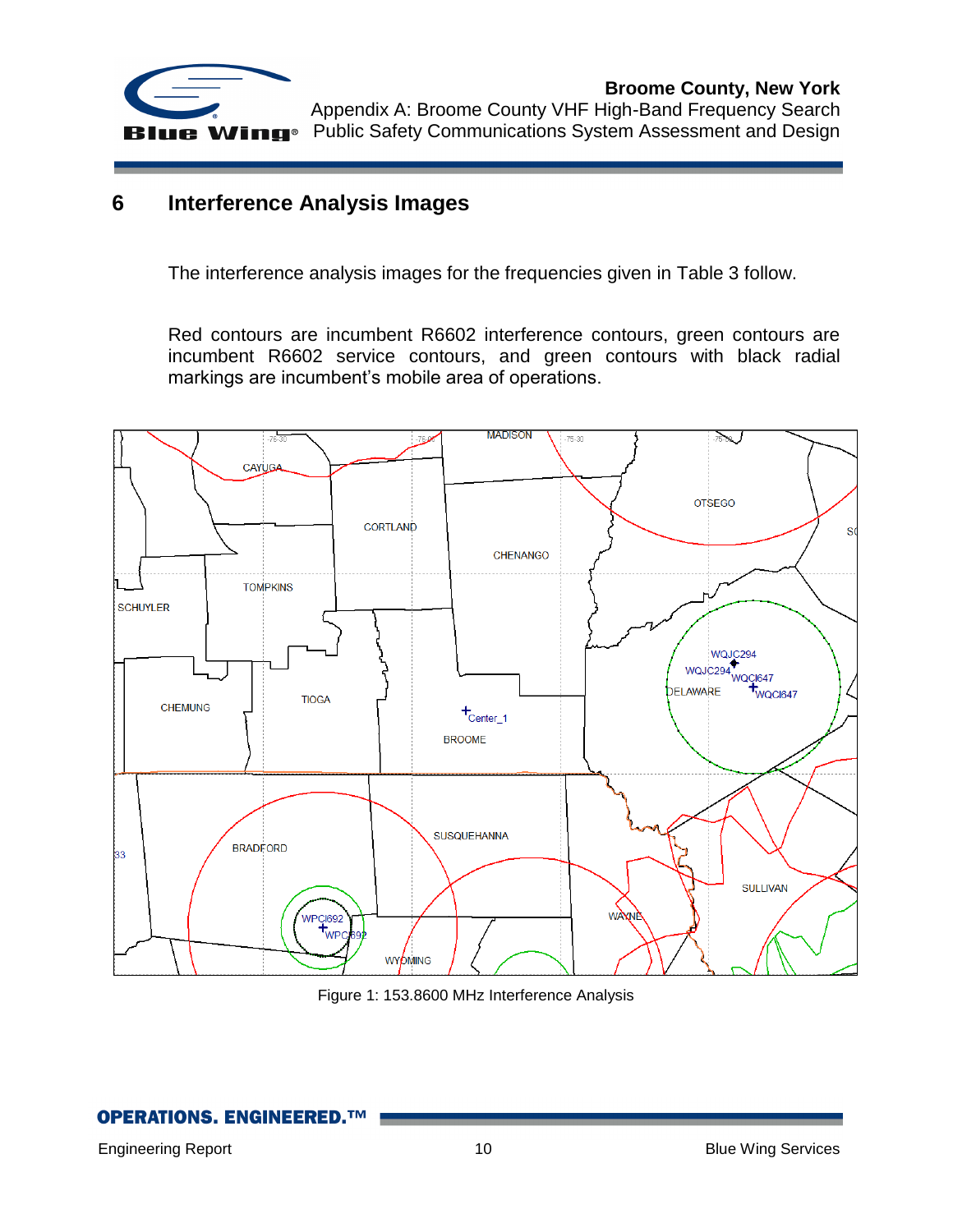

Appendix A: Broome County VHF High-Band Frequency Search Public Safety Communications System Assessment and Design



<span id="page-10-0"></span>Figure 2: 150.7750 MHz Interference Analysis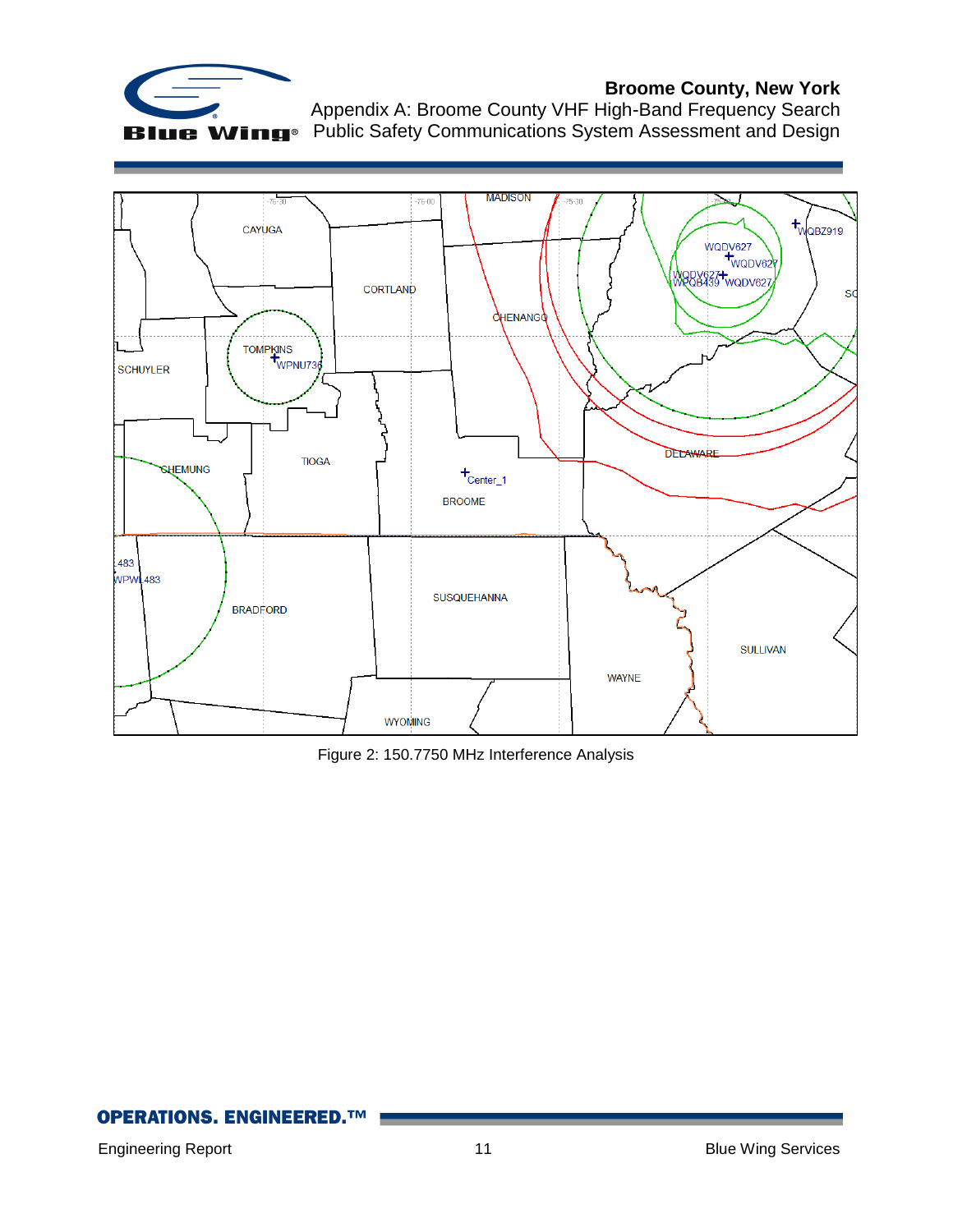

Appendix A: Broome County VHF High-Band Frequency Search Public Safety Communications System Assessment and Design



<span id="page-11-0"></span>Figure 3: 154.4150 MHz Interference Analysis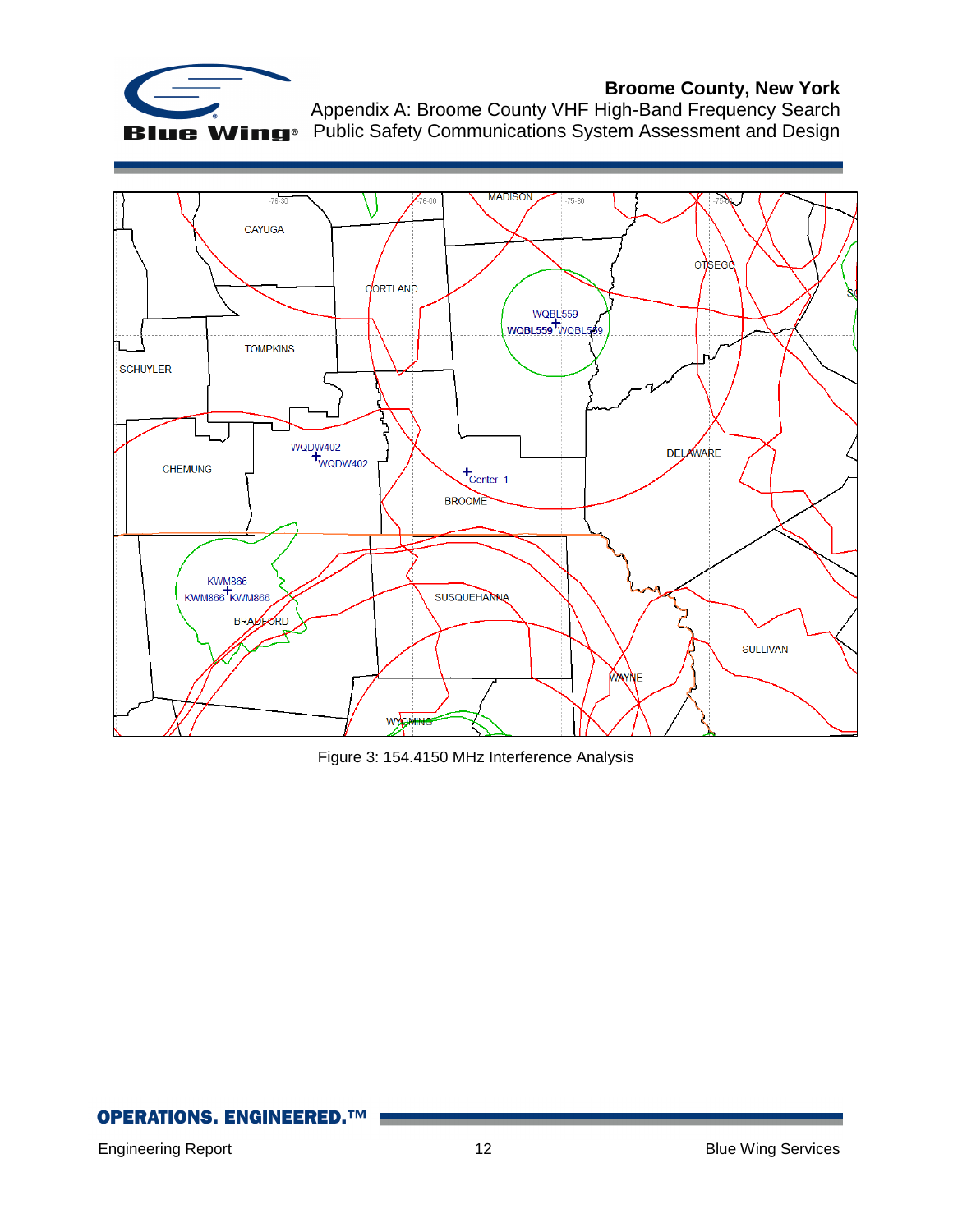

Appendix A: Broome County VHF High-Band Frequency Search Public Safety Communications System Assessment and Design



<span id="page-12-0"></span>Figure 4: 158.8950 MHz Interference Analysis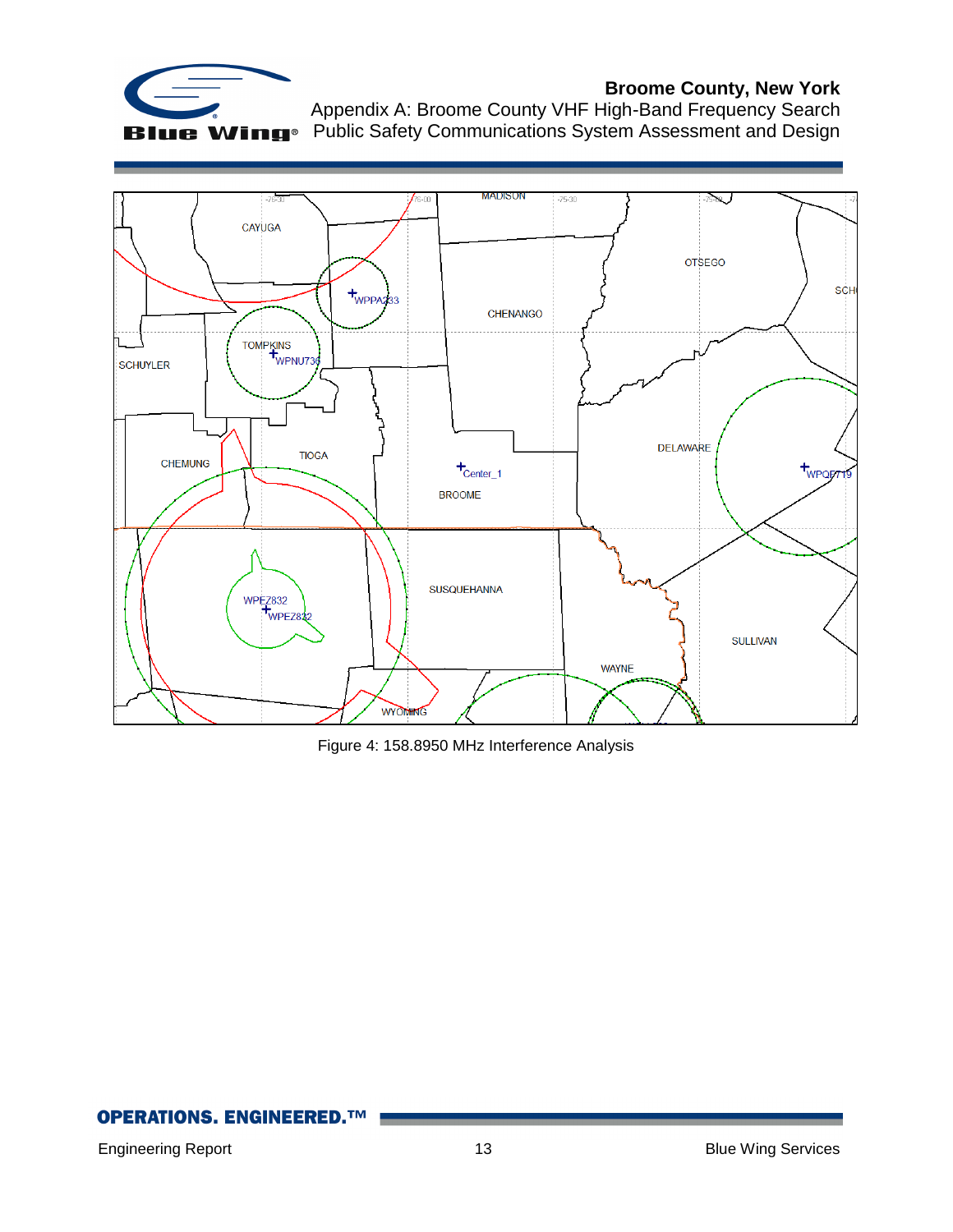

Appendix A: Broome County VHF High-Band Frequency Search Public Safety Communications System Assessment and Design



<span id="page-13-0"></span>Figure 5: 158.9850 MHz Interference Analysis